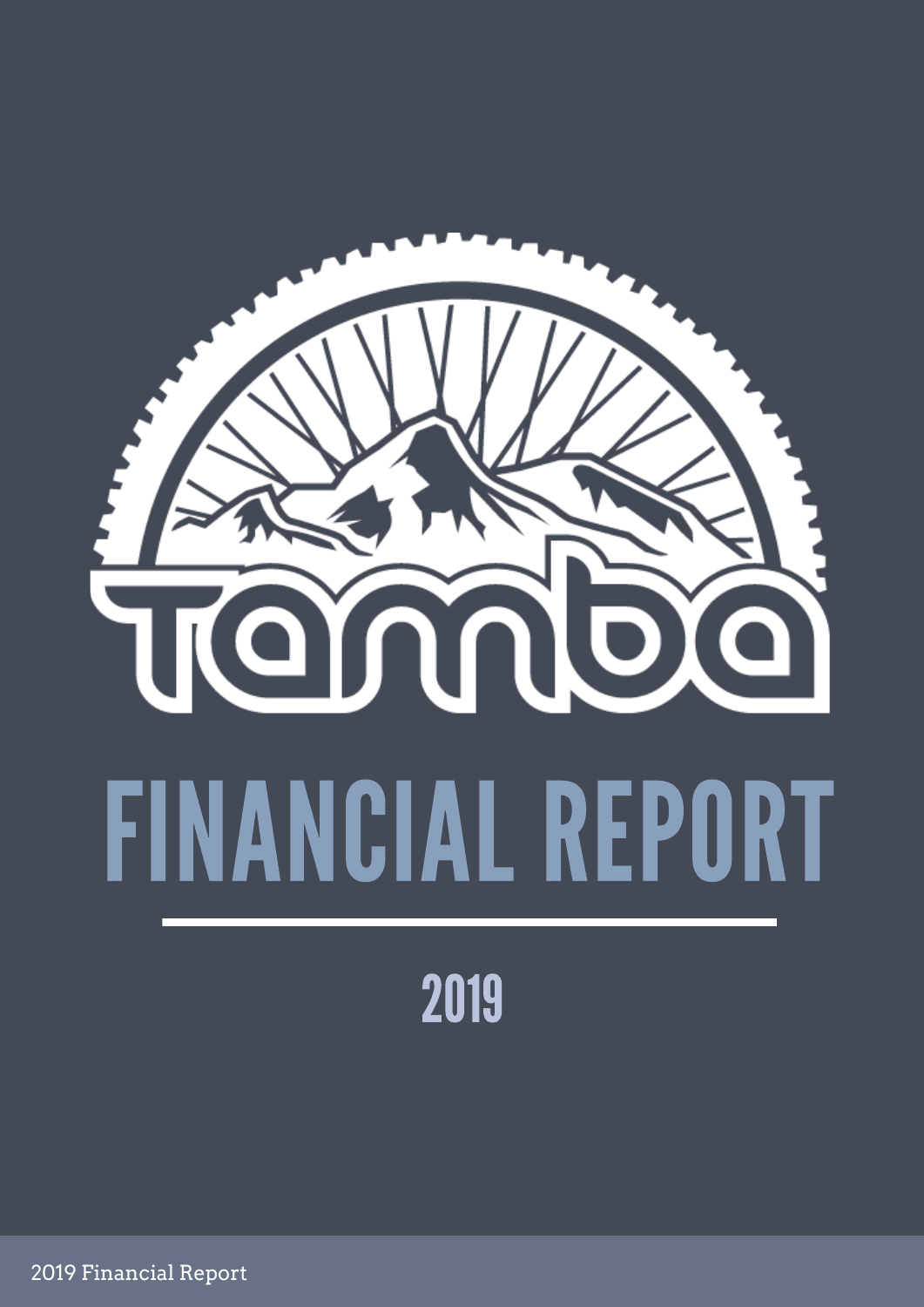

In 2019, the Tahoe Area Mountain Biking Association brought in \$260,322 of income. Our major grantors were Nevada State Parks Recreational Trails Program, North Lake Tahoe Resort Association, the Lake Tahoe Visitors Authority, and Vail EpicPromise. Our \$5,000+ donors were Chris and Viktoria McNamara and BlueZone Sports. Our \$10,000+ donors were the Kyle Neath Charitable Fund, the Erik Swan Family Fund, Wes King via Tahoe Trail Bar, and Tim and Jessica Maly. Our revenue-generating events included our Fall and Spring Party, the Tahoe Mountain Bike Festival, and Rose to Toads. Thanks to all of our business sponsors, supporting members, and donors. Special thanks to the Tahoe Fund for their efforts to raise funds for Lily Lake.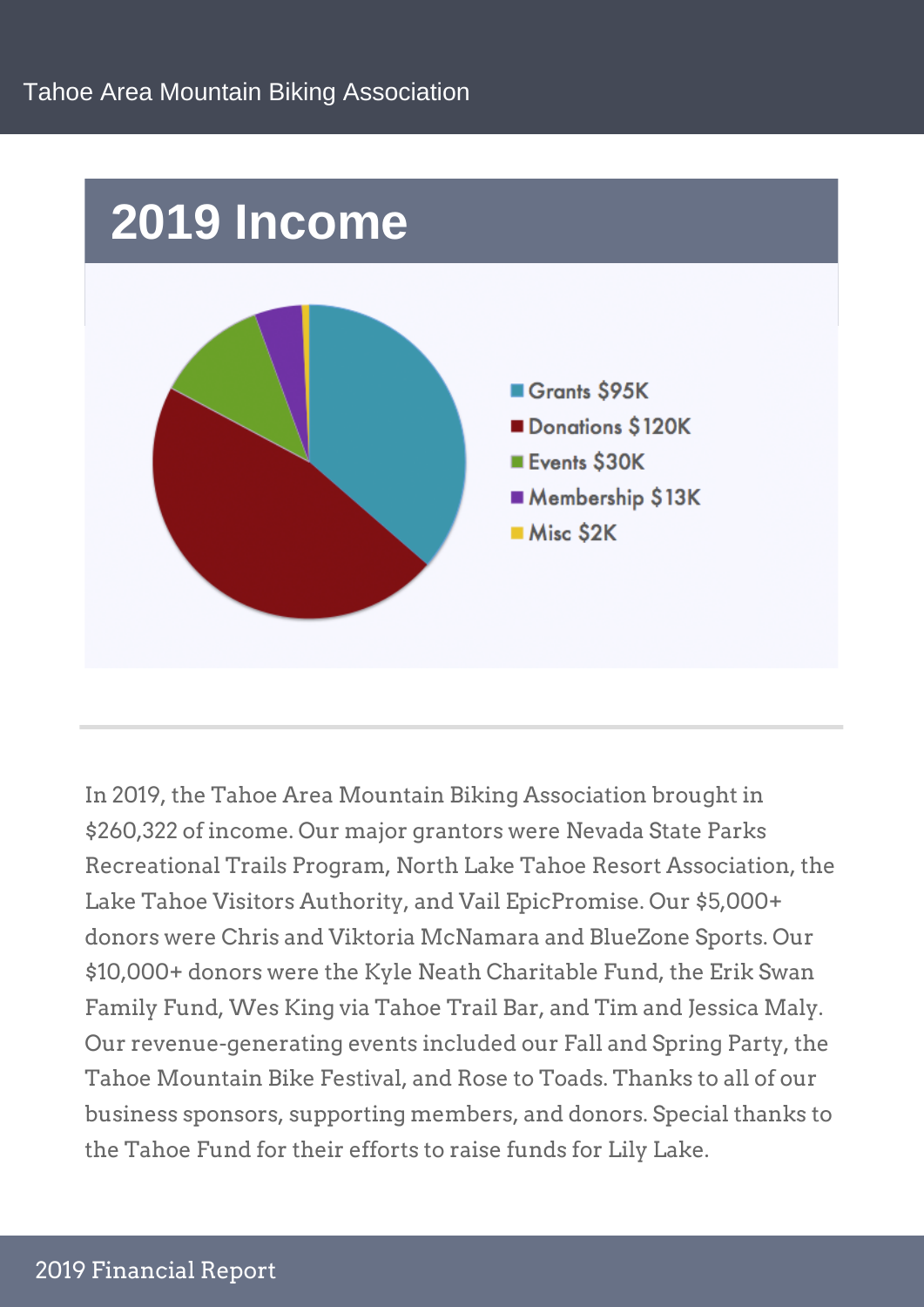

## **2019 Trail Building Expenses**



- Belli Front \$4K
- Tamarack \$76K
- Bijou Bike Park \$4K
- Beaver Tail S65K
- North Lake Signage \$5K
- Stanford Rock \$24K
- Lily Lake \$33K
- General trail building \$25K